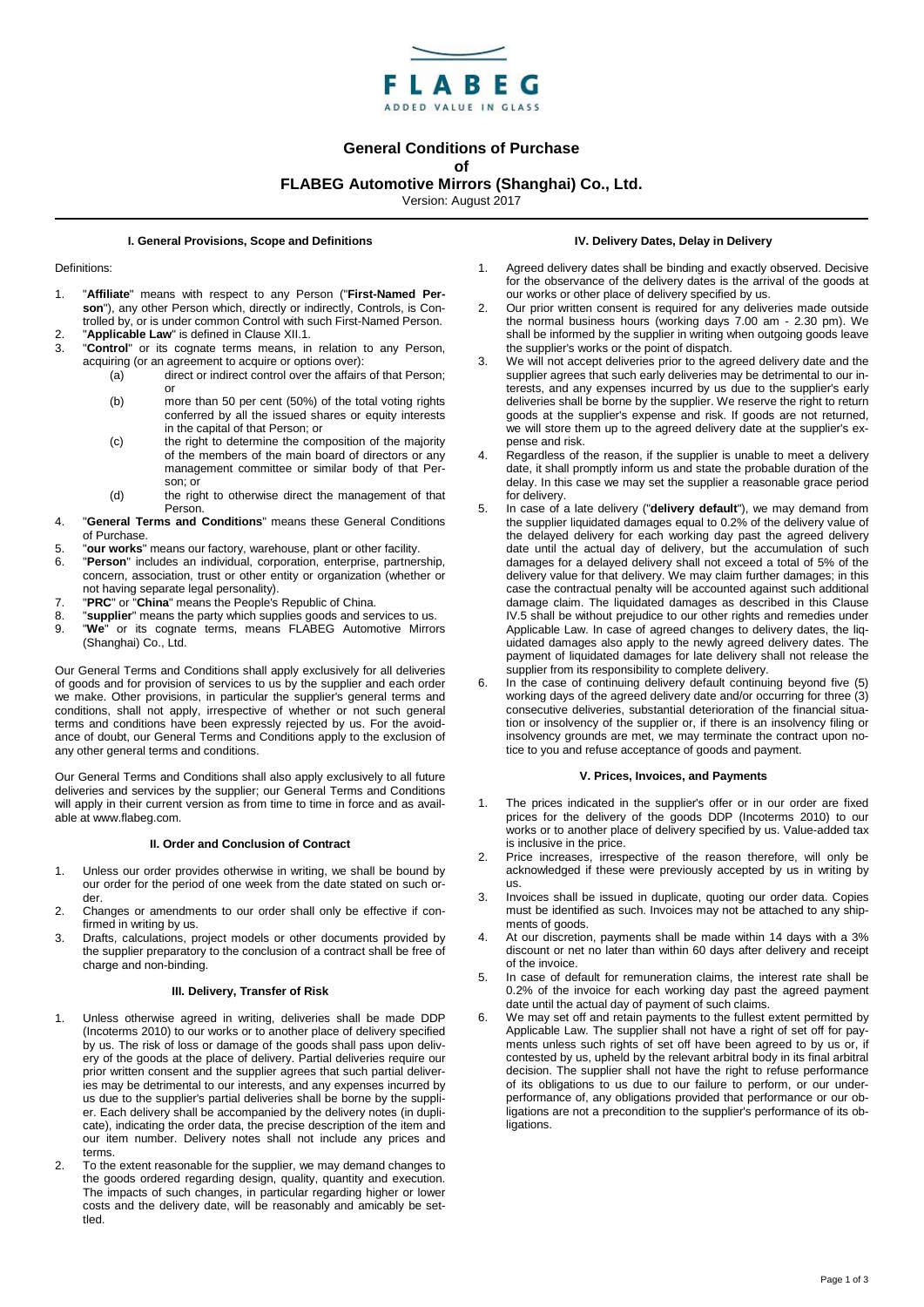## **VI. Inspection and Claims for Defects**

- 1. The supplier warrants that (i) the goods will conform to specifications for the goods delivered to us pursuant to our order, (ii) that the supplier will deliver good title to the goods and the goods shall be delivered free of liens and encumbrances and (iii) we are free from any third party claim against us in respect of the goods.
- 2. Notices of obvious defects shall be deemed timely if they are notified by us within one week of delivery. Obvious defects are externally visible defects such as obvious damages in transit as well as obvious deviations of identity and quantity of the goods. Other defects will be notified by us within one week of being discovered.
- 3. We may assert our claims for defects to the fullest extent permitted under Applicable Law. In case of serial defects (defects of the same type which occur in at least 5% of the goods delivered) we may reject the entire delivery as defective and assert claims for defects in respect of the entire delivery.
- 4. The statute of limitation period for claims for defects shall be two years.
- 5. Without prejudice to our claims for damages or other remedies permitted under Applicable Law, we may also request for the supplier to repair or replace the goods ("**subsequent performance**").
- 6. In the case of subsequent performance by way of replacement delivery, the limitation period shall commence anew from the time of replacement delivery, unless such appears insignificant in light of its volume, duration and costs, or unless we had to assume that the supplier did not consider being obliged to make subsequent performance but rather did so as a gesture of goodwill. The same shall apply in the case of rectification as far as the same defect or the consequences of a failed rectification are concerned.
- 7. If the supplier or a third party has given a warranty in relation to the goods (including warranty as to condition or durability) our claims under such warranty shall remain unaffected.
- 8. Should the supplier fail to fulfil its obligation to make subsequent performance within a reasonable period as set by us, we may perform ourselves the required acts to rectify the defect at the supplier's expense, or to have such acts performed by a third party at the supplier's expense. In case of special urgency, due to which it is not possible to inform the supplier of the defect and the pending loss, and to set the supplier an, even brief, period to perform itself the acts required to rectify the defects, we may perform ourselves the acts required to rectify the defects at the supplier's expense, or to have the same performed by a third party at the supplier's expense; we will inform the supplier thereof.
- 9. The supplier shall bear all expenses necessary for the purpose of subsequent performance, in particular transportation costs, travel costs, labour costs and the cost of materials as well as costs of removal and subsequent reinstallation.The place of subsequent performance shall be the place where the defective goods are currently located in accordance with their usual or agreed function.

## **VII. Product Liability, Indemnity, Liability Insurance Coverage**

- 1. In the event that claims are asserted against us by third parties for infringement of product liability laws and regulations for such defects in our products that stem from the supplier's goods, the supplier shall indemnify us and hold us harmless against any such claims to the extent that the damage arises out of or is in connection with the goods supplied by the supplier.
- Within the scope of the supplier's liability as set out in Clause VII.1, the supplier shall likewise be obliged to reimburse us for any expenses which we incur in connection with any reasonably required recall activities or other product safety measures conducted by us; and the same shall apply if one of our customers is conducting a recall. We will inform the supplier - to the extent possible and reasonable - about the nature and scope of the recall activities or product safety measures to be conducted and give the supplier an opportunity to comment. Any other statutory claims shall remain unaffected.
- 3. The supplier shall maintain product liability insurance coverage of Euro 2.5 million per incidence of personal injury or damage to property - blanket coverage - and present proof thereof; further claims by us shall remain unaffected.

# **VIII. Industrial Property Rights, Licences**

- 1. The supplier warrants that in connection with its goods delivered no third parties' rights have been or will be infringed, and shall indemnify and hold us harmless against any claims by third parties. The supplier's indemnity includes any expenses we incur and any damages we suffer due to or in connection with any claims by third parties, including all litigation costs, reasonable attorney's fees, settlement payments and any damages awarded in any final judgment arising from such claims.
- 2. The exclusive rights of exploitation and the industrial property rights for any illustrations, drawings, product descriptions and data sheets are hereby transferred to us to the extent they have been generated

or made on our behalf. We shall have the exclusive right to the exploitation and use of such results. The supplier may not use such objects outside the scope of the order without our written consent. The supplier may keep them until we request for them. The supplier shall mark such objects in a way that our right of ownership is indicated also to third parties.

# **IX. Reservation of Title, Provision, Tools**

- We will accept reservation of title to the delivered goods if requested by the supplier, provided that such reservation of title shall expire upon payment of the price for the individual goods delivered, and further provided that we shall be authorised by the supplier to resell, process and rework the delivered goods in the ordinary course of business.
- We reserve title in all items we provide the supplier with. Any work in processing or reworking of such items by the supplier shall be performed only for us. If the items to which we reserved title are processed together with other items which are not our property, we shall acquire co-title in the new thing in the proportion of the value of our items to the other items processed at the time of such processing.
- If the items we provided are inseparably commingled with other items which are not our property, we shall acquire joint title in the new thing in the proportion of the value of the items to which we reserved title to the other commingled items at the time of commingling. If the commingling takes place in such a way that the item that does not belong to us is considered to be the principal component in the new thing, it is hereby agreed that the supplier transfers to us joint title in the new thing in the proportion of the value of our items to the other commingled items; the supplier shall keep the sole title or co-title in custody for us.
- We reserve title in any tools made on our behalf or provided by us. The supplier shall use such tools exclusively for the manufacture of the goods ordered by us and shall mark such tools as our property. The tools shall be returned upon termination of the contract for whatever reason.
- 5. The supplier shall maintain at its costs insurance coverage for our tools and any other items that we may provide to the supplier against fire, water damage, and theft at replacement value. It shall carry out in due time and at its own costs, any necessary maintenance and inspections. Any incidents shall be promptly notified to us. If the supplier fails to do so, damage claims made by us remain unaffected.

## **X. Confidentiality**

- The supplier shall keep confidential all documents, information and data, including samples, drawings and calculations which we, orally or in writing, mark or designate as or presume to be 'confidential' and which are made available to it or of which it gains knowledge on the basis of the co-operation ("**Confidential Information**"). Confidential Information includes, in particular, any knowledge about our and our Affiliates' processes and business methods in technological, commercial and other respects, knowledge of data and other information relating to our and our Affiliates' financial situation and human resources management as well as any information on details of project handling. The supplier shall, at the minimum, treat the Confidential Information in the same way as its own confidential information.
- Any disclosure of Confidential Information to third parties requires our prior written consent. Disclosure of Confidential Information to the supplier's employees and agents is permitted only to the extent required for the performance of the obligations incumbent on the supplier towards us. The supplier shall also impose the confidentiality undertaking it has entered into on all Persons entrusted with Confidential Information or performance under the contract with us.
- The foregoing obligations shall not apply to information (i) which had been known to the supplier before it received the same from us, (ii) which the supplier developed itself, independently, without recourse to or use of our information, (iii) which the supplier lawfully obtained from third parties who, to the knowledge of the supplier, were not subject to any confidentiality undertaking vis-à-vis ourselves and such third parties, in turn, did not acquire the information through infringement of any protective provisions in our favour, (iv) which became known to the supplier without violation of these provisions or any other regulations on the protection of our business secrets or are or were publicly known, or (v) which the supplier must disclose based on statutory, official or judicial order or Applicable Law. In the case of (v), the supplier shall inform us prior to the disclosure, and shall restrict as far as possible the scope of such disclosure.
- 4. Confidential Information shall remain our property and may be neither copied nor reproduced without our prior written consent unless this is imperative for the performance of the obligations incumbent on the supplier under the contract with us.
- 5. The supplier warrants and represents that none of the information that it or its Affiliates have provided to us, our Affiliates, or their employees, directors, officers, agents, representatives, advisors or contracting parties (collectively, "**Indemnified Parties**") is deemed a state secret in the PRC. The supplier shall undertake not to provide, and cause its Affiliates not to provide, any information that is deemed (at the time of